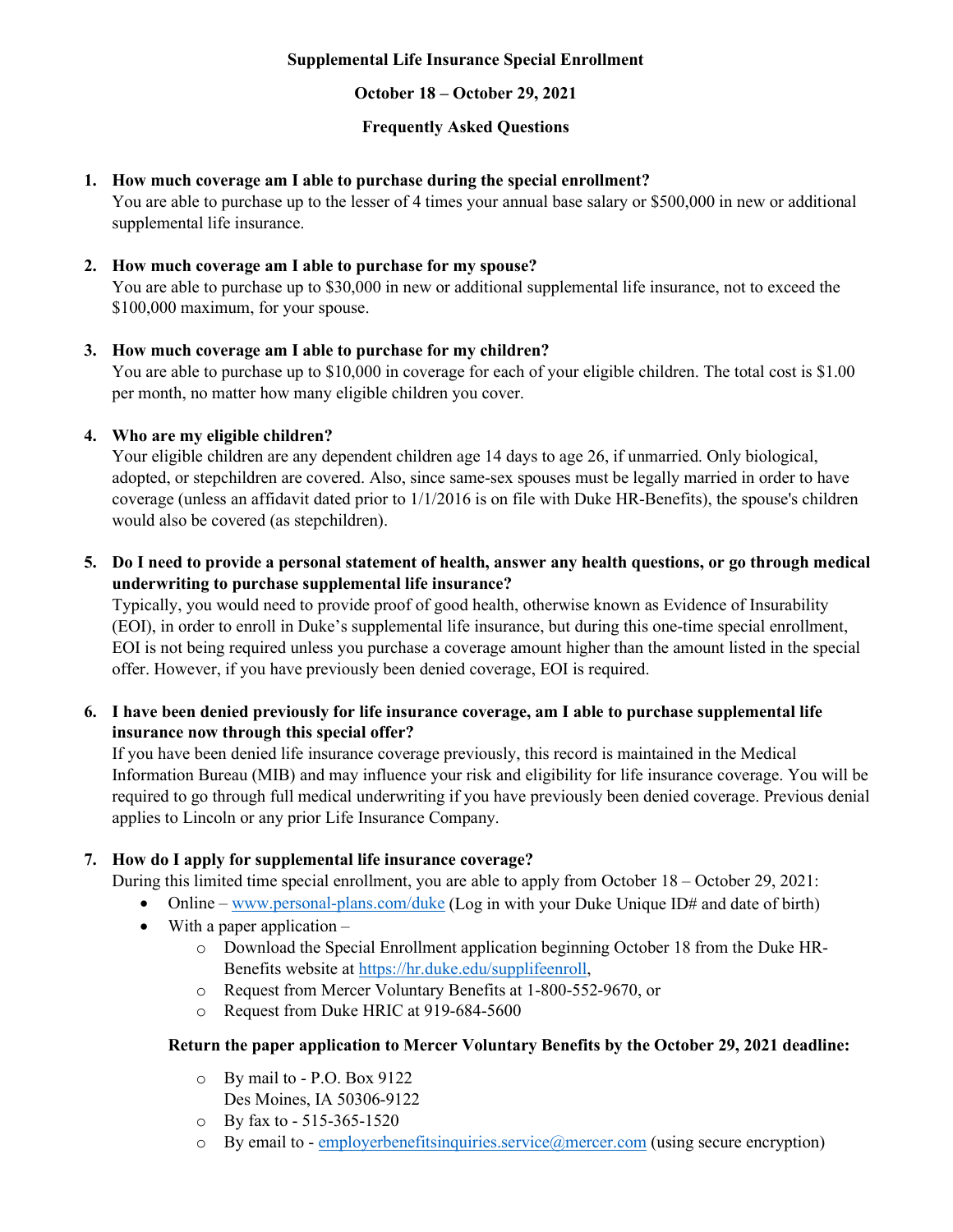# **8. What are the rates for Duke's Supplemental Life Insurance?**

# Monthly Cost of Insurance per \$10,000 Coverage Unit

| <b>Age-Bands</b> | <b>Active Non-Smoker</b> | <b>Active Smoker</b> |
|------------------|--------------------------|----------------------|
| <30              | \$0.182                  | \$0.208              |
| 30-34            | \$0.242                  | \$0.270              |
| 35-39            | \$0.303                  | \$0.339              |
| $40 - 44$        | \$0.398                  | \$0.447              |
| 45-49            | \$0.615                  | \$0.686              |
| 50-54            | \$0.918                  | \$1.033              |
| 55-59            | \$1.585                  | \$1.782              |
| 60-64            | \$2.581                  | \$2.900              |
| 65-69            | \$6.798                  | \$7.651              |
| 70-74            | \$12.384                 | \$13.914             |
| 75-79            | \$20.135                 | \$22.637             |
| 80-84            | \$31.289                 | \$35.178             |
| 85-89            | \$47.422                 | \$53.100             |
| 90-94            | \$69.254                 | \$77.867             |

Child(ren) coverage in the amount of \$10,000 is available for \$1.00 and covers all eligible children, regardless of the number of children in the family.

#### **9. Is Duke's Supplemental Life Insurance term life insurance? What does that mean?**

Yes, Duke's Supplemental Life Insurance is term life insurance, which means the cost of coverage is based on a set number of years. For example, Duke's Supplemental Life Insurance is based on 5-year age bands. The cost of the coverage increases as you transition from one age band to the next higher age band.

#### **10. When will the first payroll deductions be taken for 1/1/22 effective coverage?**

If you are paid on the monthly payroll, your first payroll deduction will be taken from your 1/25/22 paycheck. If you are paid on the biweekly payroll, your first payroll deduction will be taken from your 1/14/22 paycheck.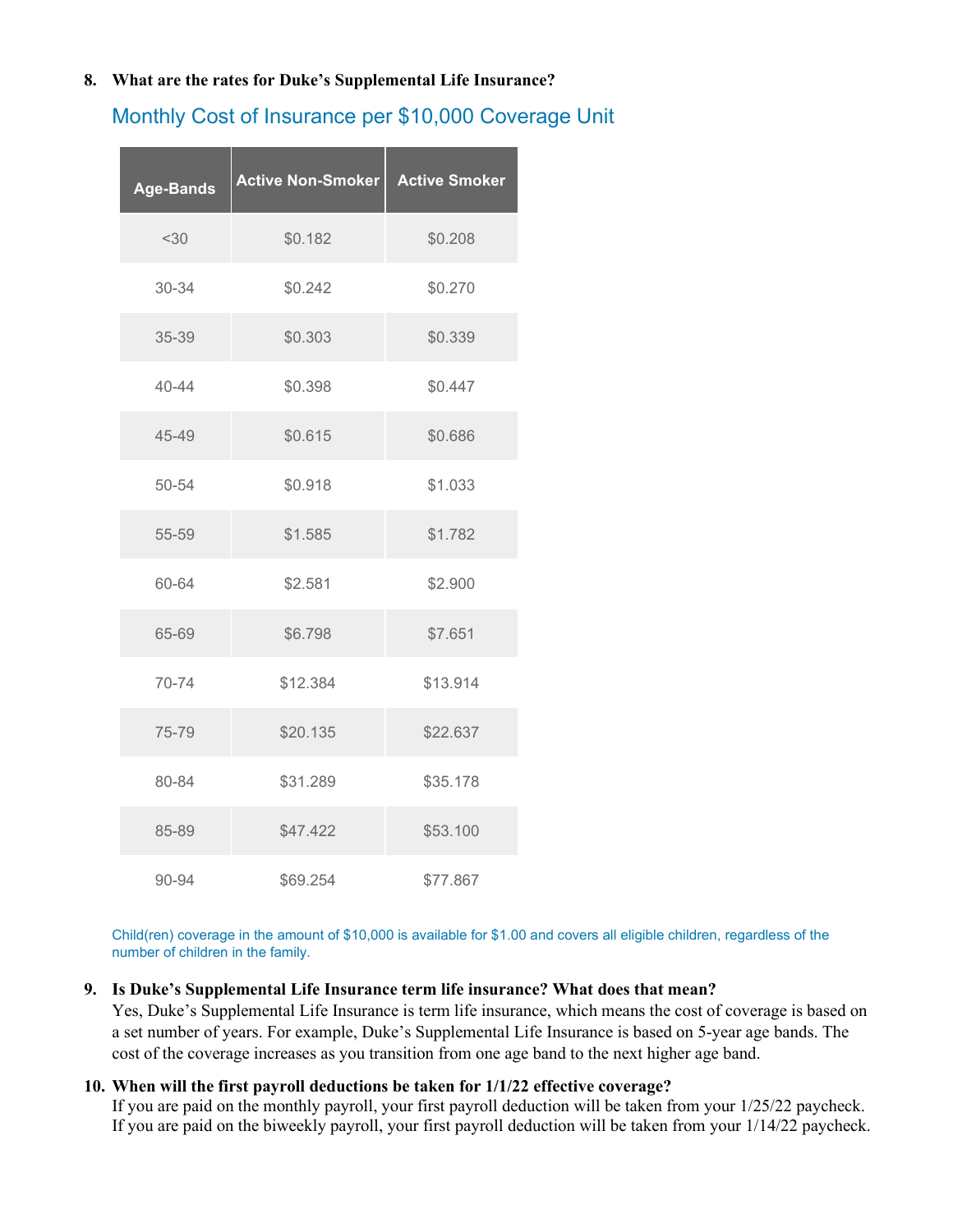# **11. I have existing coverage. How will I know how much more coverage I can purchase?**

When you go to the enrollment site, the site will tell you what your current coverage amount is. The site will offer options up to the plan maximum over what you currently have. The options will not be specific to the special enrollment. Therefore, if you request a coverage level more than the amount the special enrollment is offering, you will be subject to medical underwriting/evidence of insurability.

# **12. Will the personal plans site provide premium cost based on selected coverage amount?**

When you select a benefit amount, you will be quoted a monthly amount.

**13. For spouses who currently have the maximum \$100,000 of coverage, are they eligible for the increased \$30k or is that only for those who do not currently have max. coverage, i.e., is the \$30k offer up to \$100k max. coverage?**

The increase is still subject to the \$100,000 maximum, so spouses that currently have \$100,000 will not be able to increase coverage.

# **14. Do any additional forms need to be returned with the paper application?**

No additional forms will be required if employee enrolls in coverage within Special Enrollment guidelines. If an employee enrolls outside of the Special Enrollment guidelines or uses an application that is not designated for the Special Enrollment, evidence of insurability forms will be required.

# **15. Can the completed applications be faxed or emailed back to Mercer?**

Applications can be faxed to 515-365-1520. If an employee wishes to email their completed application to Mercer, Mercer suggests that the employee email their application (using secure encryption) to [employerbenefitsinquiries.service@mercer.com.](mailto:employerbenefitsinquiries.service@mercer.com)

# **16. How will the application be confirmed as received by Mercer?**

For paper applications, Mercer does not send an acknowledgement that the application has been received. Mercer will send correspondence at time of coverage issuance or if additional information is needed.

# **17. How will I know my application has been approved?**

Upon approval, a Coverage Verification Page will be mailed to you from Mercer Voluntary Benefits.

# **18. I am currently on a leave of absence, but received the flyer for the supplemental life insurance special enrollment. Am I eligible to purchase coverage?**

Employees on an approved leave of absence are eligible to purchase coverage through the special enrollment offer; however, any approved coverage will not be effective until the first day you are back at work in an active employment status.

# **19. I submitted my online application before the open enrollment window was open and evidence of insurability was requested. What should I do?**

If you enroll prior to the special enrollment, you will be subject to evidence of insurability. You should contact Mercer and tell the Benefit Counselor you wish to cancel your application. It's important you cancel your application prior to 10/18.

- **20. If I have questions regarding my application status, will Mercer be prepared to answer those?** Yes, the Mercer Call Center is aware of the special enrollment and will be able to assist should they receive any questions regarding status of applications.
- **21. What is the timeframe I should expect to receive a response regarding my application approval/status?** Mercer's turnaround standard is 7 business days. So once an application is received, Mercer will act within 7